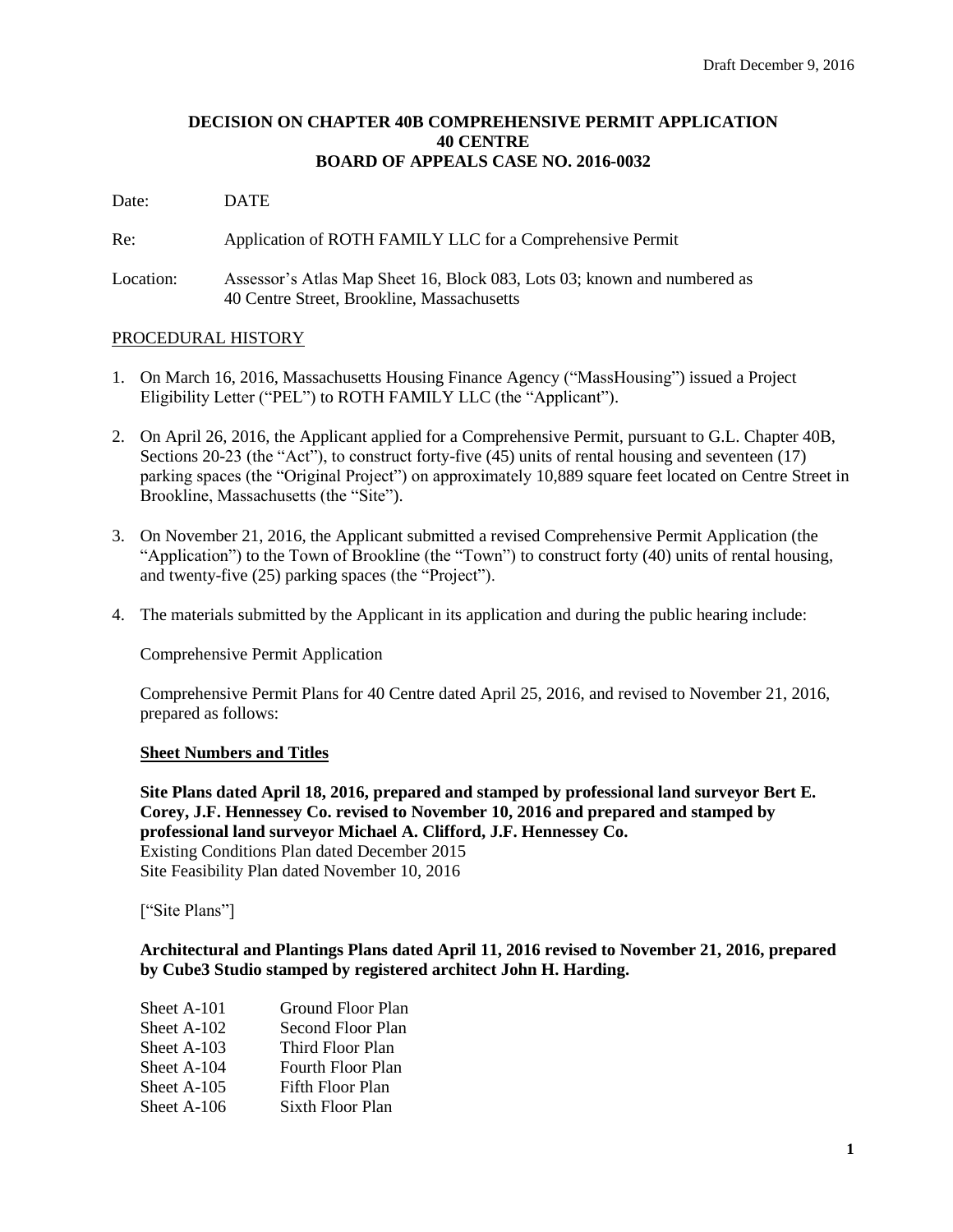| Sheet A-107 | Roof Plan                     |
|-------------|-------------------------------|
| Sheet A-201 | Elevation – Northeast (Front) |
| Sheet A-202 | Elevation – Northwest (Right) |
| Sheet A-203 | Elevation – Southwest (Back)  |
| Sheet A-204 | Elevation – Southeast (Left)  |

["Architectural Plans"]

### **Traffic Impact Assessment dated April 15, 2016, prepared Giles Ham, Vanasse & Associates, resubmitted October 14, 2016 and prepared by Daniel Mills, MDM Transportation Consultants.**

**["Traffic Impact Assessment"]**

**Stormwater Plans Dated** *need from Peter Ditto* **Narrative** Calculations Plans **["Stormwater Plans"]**

- 5. The Applicant submitted a Request for Waivers from local bylaws and regulations dated November 28, 2016.
- 6. The Brookline Board of Appeals (the "Board"), with the consent of the applicant, opened a duly advertised public hearing on May 23, 2016. The Board continued the hearing and heard and/or deliberated on testimony on the following dates: June 2, 2016, June 20, 2016, August 1, 2016, August 15, 2016, September 1, 2016, September 12, 2016, September 27, 2016, October 5, 2016, (continued), October 26, 2016, November 21, 2016, November 28, 2016, December 13, 2016, December 19, 2016. All continuances beyond 180 days from May 23, 2016 were with the Applicant's written consent.
- 7. The Board conducted a duly noticed site visit on June 9, 2016.
- 8. On December 19, 2016 the Board closed the public hearing.
- *9. [placeholder for Board deliberation during public MEETINGS]*
- 10. The Board deliberated on the Application at a public *hearing/meeting* held on DATE and voted to grant a Comprehensive Permit subject to the conditions listed below.
- 11. As required by the Act, the Board notified all applicable local boards and commissions of the filing of the Application by sending a copy thereof to such local boards and commissions for their recommendations, all of which have been made a part of the record of these proceedings and have been taken into consideration by the Board in rendering its Decision.
- 12. During the course of the public hearing, the Town staff, boards, commissions, and local residents submitted oral and written testimony with respect to the Project. The Board considered and accepted the technical review of Town department heads and independent traffic and parking peer reviews in regard public health and safety, environmental health, and preliminary stormwater management plans.
- 13. The following consultants and independent peer reviewers assisted the Board in its review of the application: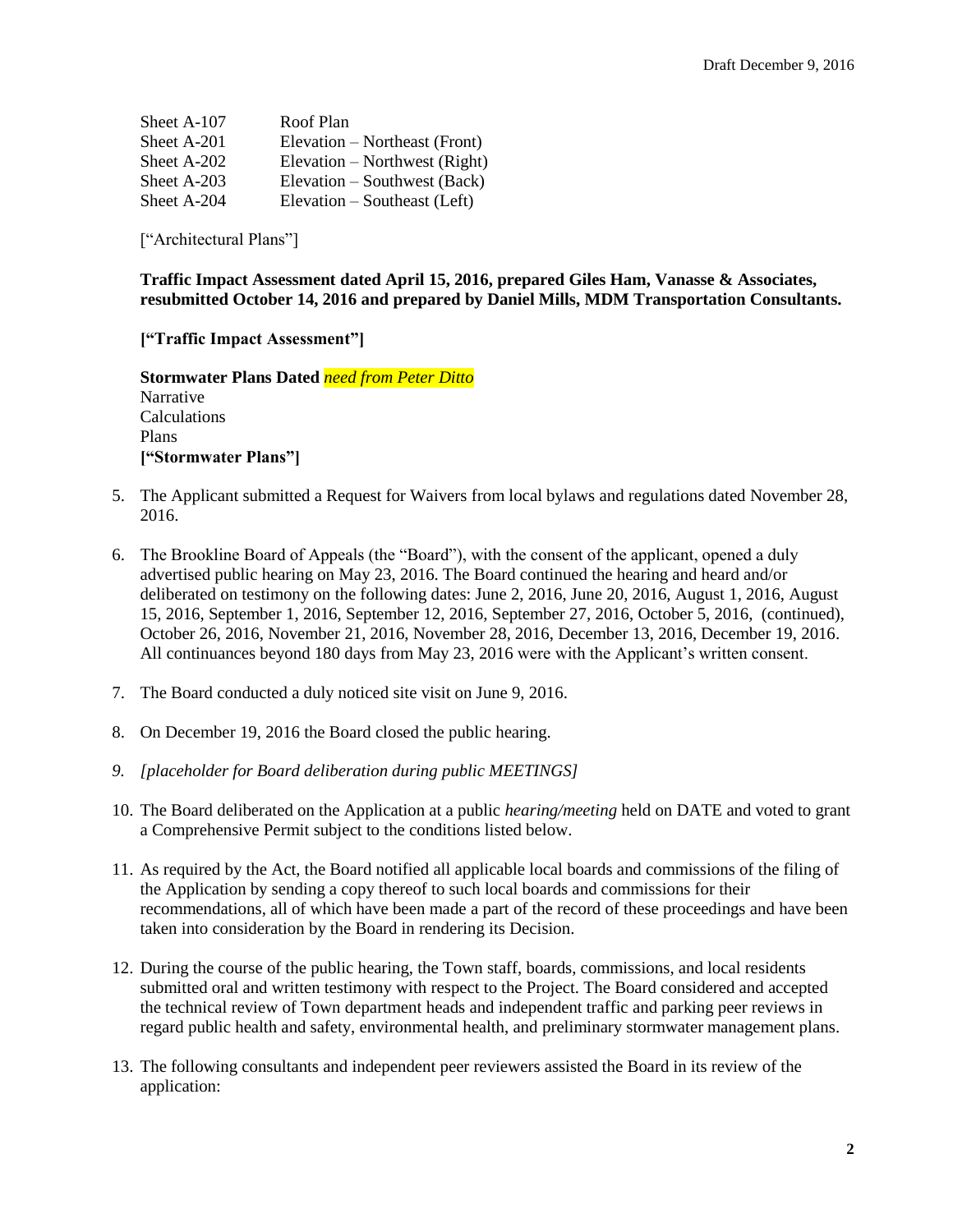Engineering, Traffic, and Parking James Fitzgerald, P.E. Environmental Partners Group, Inc. Quincy, Massachusetts

Arthur G. Stadig, P.E. Managing Principal Walker Parking Consultants Boston, Massachusetts

Site and Building Design Clifford Boehmer, AIA, President Davis Square Architects Somerville, Massachusetts

Mass Housing Partnership Fund Chapter 40B Advisor Judith Barrett, Planner RKG Associates Boston, Massachusetts

# FINDINGS

- 1. According to the Commonwealth's Department of Housing and Community Development Subsidized Housing Inventory ("SHI"), as defined in 760 CMR 56.02, as of May 23, 2016, eight-and-sixth-tenths percent (8.6 %) of the Town's total housing stock constituted SHI eligible housing, as defined in 760 CMR 56.02.
- 2. The Town has an ongoing, active program of promoting low- and moderate-income housing, including inclusionary zoning; financial and technical assistance to non- and for-profit property owners and developers; technical and financial assistance to those seeking to purchase, rent and rehabilitate affordable homes; and other Chapter 40B affordable housing developments.
- 3. MassHousing has determined that the project submitted in the Project Eligibility Application was eligible under the New England Fund housing subsidy program, and at least twenty-five (25) percent of the forty-five (45) units would be available to households earning at or below eighty (80) percent of the Area Median Income ("AMI"), adjusted for household size, as published by the U.S. Department of Housing and Urban Development.
- 4. The Applicant submitted a comprehensive permit application changing the unit mix and proposing that at least twenty (20) percent of the forty-five (45) units would be available to households earning at or below fifty (50) percent of the Area Median Income ("AMI"), adjusted for household size, as published by the U.S. Department of Housing and Urban Development.
- 5. Katherine Lacy, 40B Specialist, MassHousing submitted a letter dated May 27, 2016, to Robert Engler, SEB Consultants, the Applicant's 40B consultant, confirming that a new Project Eligibility Letter is not required as a result of the change in unit mix.
- 6. The Site is within the M-1.0 (multi-family) zoning district as defined in the Brookline Zoning By-Law amended June 2, 2014, located on Centre Street, which spans and abuts different zoning districts of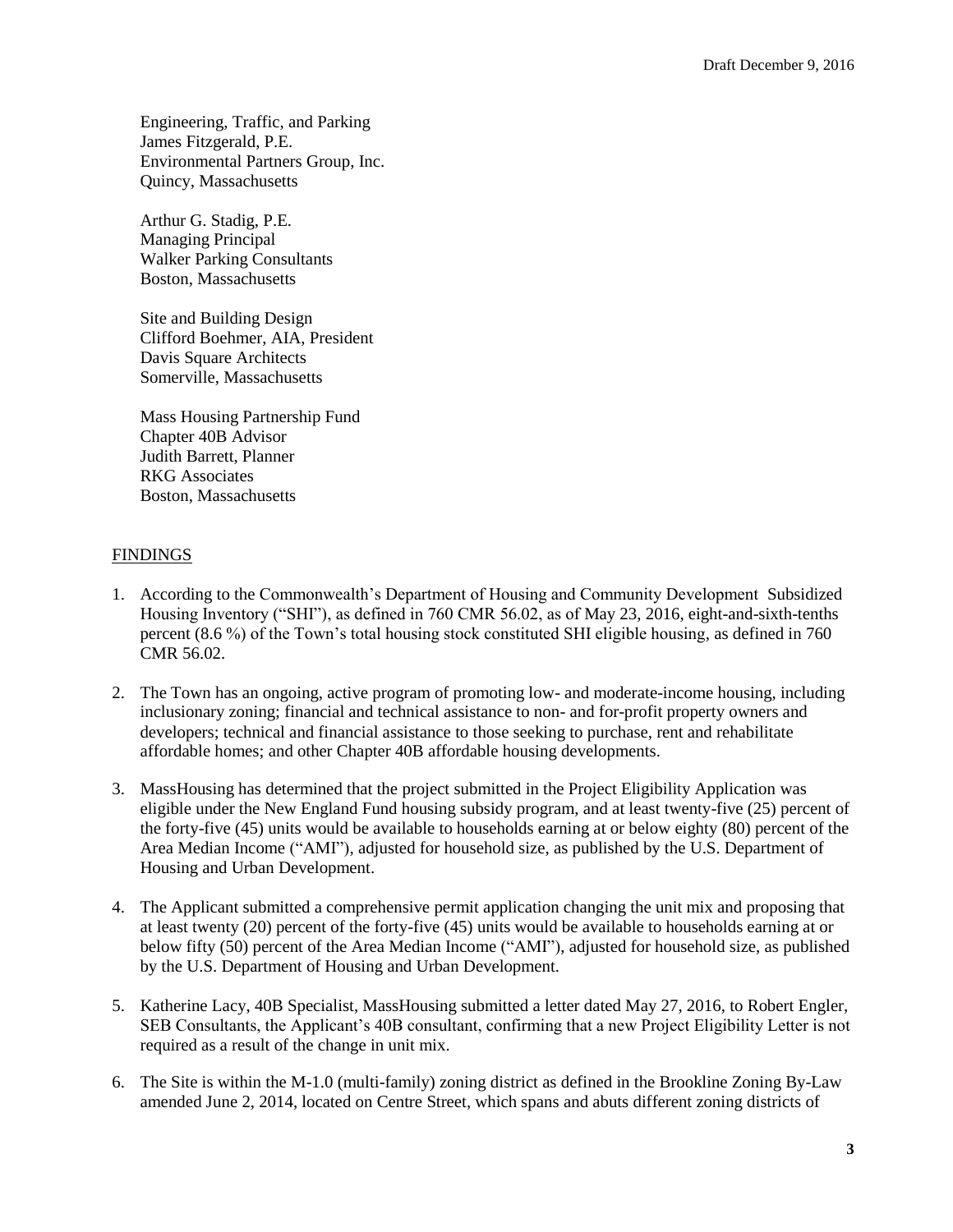varying densities, building typologies, and building heights: F-1.0 (three-family), G-1.75 (CC) (General Business District Coolidge Corner Overlay District), M-1.5 and M-2.0 (multi-family).

- 7. The Site is located within that section of Centre Street that extends from the location of the Site to the Williams Street intersection on which the front yard setback modal pattern ranges from approximately 22 feet on the southeast-bound side to approximately 27 feet on northwest-bound side.
- 8. The Site abuts a private surface parking lot to the northeast and a municipal surface parking lot to the northwest, three-and-a-half story row-houses to the southeast, a nine-story apartment building to the southwest, and two-and-a-half story single family homes to the north.
- 9. The Site currently features one two-story structure with a ground floor medical office space and a rental housing unit on the second floor, a driveway, and six (6) surface parking spaces at the rear.
- 10. In August 2015, the Brookline Preservation Commission (the "Preservation Commission") reviewed the Applicant's demolition review application and deemed the structure at 40 Centre Street architecturally significant pursuant to the Town Demolition By-Law Section 5.3, and imposed a one-year stay of demolition.
- 11. As part of the public hearing process, Associate Town Counsel Jonathan Simpson submitted a letter dated June 10, 2016, to the Board summarizing his conversation with Ryan Maciej of the Massachusetts Historical Commission (the "MHC") in February 2016. Mr. Maciej explained that the normal course of action is for the subsidizing agency to submit the Project Notification Form (the "PNF") to MHC once a project has received a comprehensive permit and the agency is prepared to issue its final decision on financing. The PNF includes details about the project, including plans and elevations, intended to allow MHC to determine what, if any, adverse effect the project will have on the relevant State Register properties.
- 12. The Planning Board in written testimony to the ZBA dated June 3, 2016 recommended that the following elements of the Project's design be addressed: height, front and rear yard setbacks, garage entrance design, parking ratio, and building articulation and materials.
- 13. At the September 1, 2016 and September 27, 2016 public hearings, after consideration of the testimony provided by independent traffic peer reviewer James Fitzgerald, P.E., the Board deemed the Applicant's Traffic Impact Assessment insufficient as submitted and requested that a full traffic study be submitted. The Applicant submitted a new traffic study dated October 14, 2016.
- 14. As part of the public hearing, on November 21, 2016, the Applicant presented a formally amended plan that included architectural drawings, shadow studies, and renderings with surrounding context for the Project, which includes forty (40) rental housing units in six (6) stories and twenty-five (25) groundlevel garaged parking spaces, at least eight (8) of which are elevated above seventeen (17) ground level parking spaces as part of an unattended, semi-automated stacked parking system as configured on Sheet A101 of the plans listed in Item 4 under Procedural History.
- 15. The Board heard the concerns of Town staff, boards, commissions, and local residents and weighed them against local needs. The Project, as conditioned below, is Consistent with Local Needs, as that term is defined in 760 CMR 56.02, as required by the Act.
- 16. The Applicant has had the opportunity to review the following conditions and has no objections.

# **DECISION**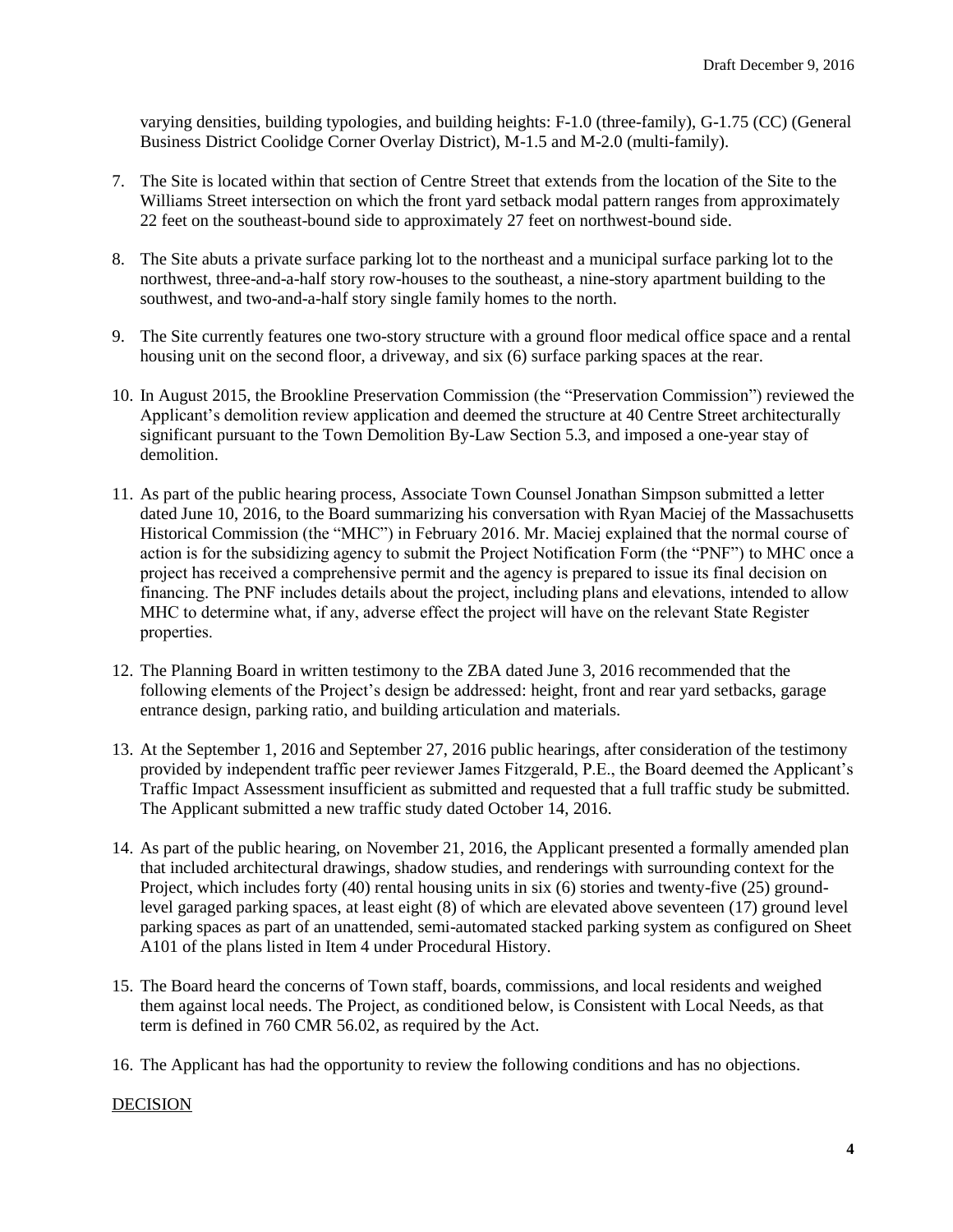Pursuant to the Act, the Board, after convening a public hearing and making findings of fact, grants a Comprehensive Permit to the Applicant for the construction of forty (40) units of rental housing and no fewer than 25 parking spaces, as shown on the Site Plans and Architectural Plans, subject to all of the conditions listed below.

# **CONDITIONS**

- 1. The Project shall include no more than forty (40) units of rental housing in a structure (the "Structure") no taller than six (6) stories and no fewer than twenty-five (25) parking spaces in the garage located on the ground level of which no fewer than four (4) compact parking spaces are permitted, which is shown on the Site Plans and the Architectural Plans in Item 4 under Procedural History.
- 2. At least eight (8) of the twenty-five (25) parking spaces shall be elevated in an unattended, semiautomated parking system in accordance with pertinent State regulations.

| Unit Type             | Number of Units | <b>Total Bedrooms</b> |
|-----------------------|-----------------|-----------------------|
|                       |                 | per Unit Type         |
| Studio                | 16              | 16                    |
| One Bedroom           |                 |                       |
| One-Bedroom with Den* |                 | 14                    |
| Two-Bedroom           |                 | 10                    |
| Three-Bedroom         |                 |                       |
|                       |                 | TOTAL <sub>62</sub>   |

3. The total maximum number of bedrooms shall be

\* A room at least 100 sf is considered a bedroom pursuant to Zoning By-Law Section 6.02, Paragraph 1, Table of Off-Street Parking Requirements.

- 4. With respect to the Applicant's Request for Waivers from local bylaws and regulations dated December 13, 2016, the Board approves those waivers listed in Exhibit 1. The Project must comply with bylaws and regulations not waived.
- 5. Prior to the issuance of a Building Permit, the Applicant shall submit final floor plans and elevations for the buildings, indicating façade design and rooftop details subject to the review of the Assistant Director for Regulatory Planning for consistency with the plans listed under Item 4 under Procedural History. Color, windows, and materials shall be reviewed on Site by the Assistant Director for Regulatory Planning within a reasonable timeframe.
- 6. After the last Certificate of Occupancy issued, at least once per year, the Applicant shall submit proof to the Building Commissioner that the parking system is operational and has been maintained in accordance with pertinent State regulations governing elevators, and that training for safe operation of the parking system has been provided to occupants of the Project.
- 7. Prior to the issuance of a Building Permit, the Applicant shall submit final site and landscaping plans indicating: plant types and sizes and an adequate plan for maintaining, and replacing as necessary, the plantings on the Site; location of, height of, and materials for fences, walls, and patios; exterior lighting; location of utilities, mechanicals, parking spaces, and bicycle storage; location of trash, recycling, and snow storage, subject to the review of the Assistant Director for Regulatory Planning.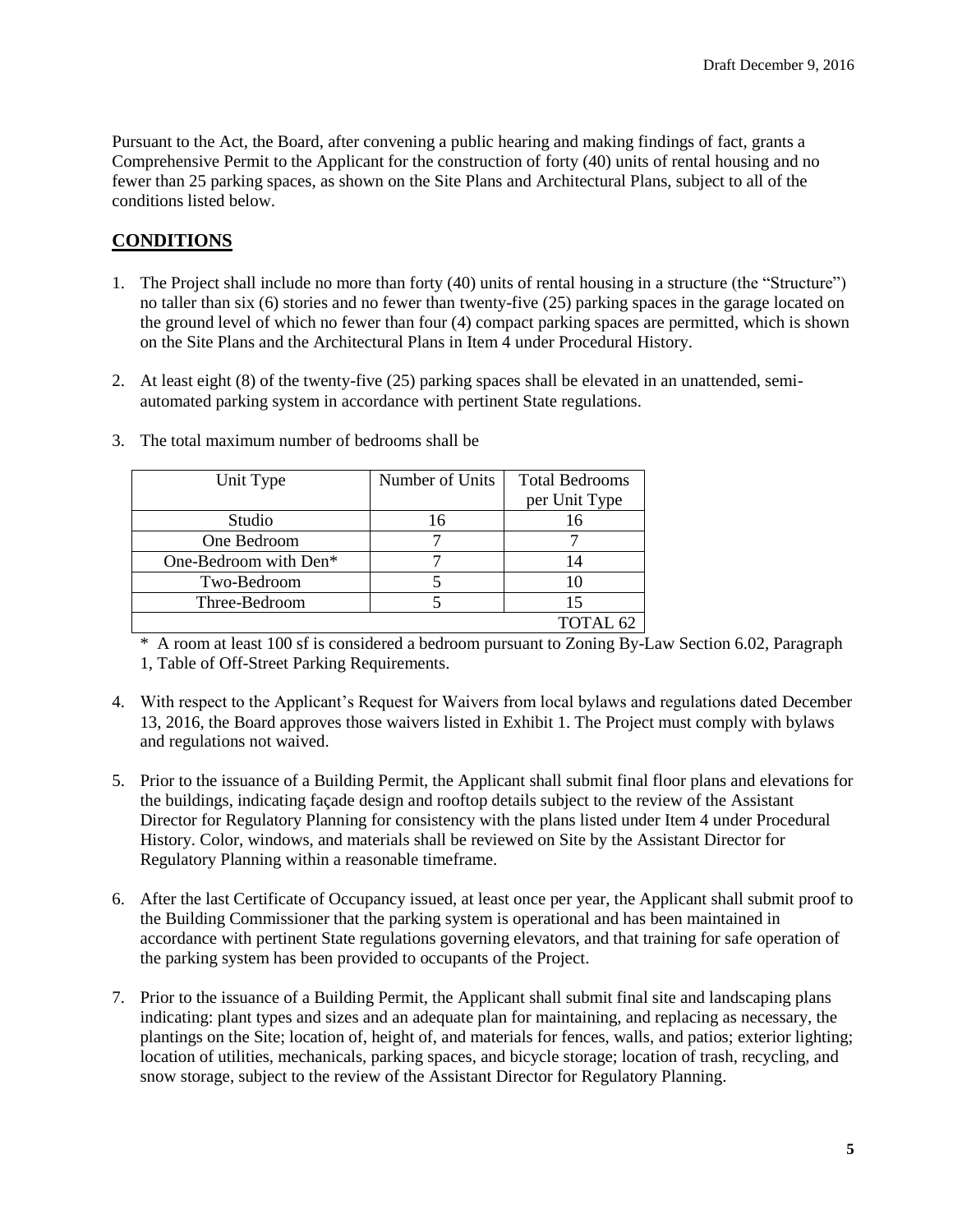- 8. Prior to the issuance of a building permit, the Applicant shall submit a lighting plan to the Director of Engineering and Transportation and the Building Commissioner for review and approval. All exterior lighting on the Site shall be installed and maintained so that no direct light or glare shines on any street or any nearby homes and headlight glare from vehicles entering or leaving the Site or parking on the Site shall be shielded in accordance with local bylaws.
- 9. Prior to the issuance of a building permit, the Applicant shall meet with the Town Arborist to review the health of the existing street trees and provide either a plan for protecting existing street trees during construction or a plan to replace existing street trees, and plant additional street trees, for the review and approval by the Town Arborist with all costs borne by the Applicant.
- 10. Prior to the issuance of a Building Permit, the Applicant shall submit a stormwater and drainage plan to the Director of Engineering and Transportation for review and approval.
- 11. Prior to approval of the site plan by the Director of Engineering and Transportation in accordance with Condition 17, the Applicant shall undertake field investigations to verify assumptions used in the design of the infiltration system and submit a report certified by a registered civil engineer to the Director of Engineering and Transportation detailing soil permeability, soil texture, and depth to seasonal high ground water.
- 12. Traffic mitigation shall be as follows:
	- (a) The Applicant, in consultation with the Director of Engineering and Transportation, shall install a STOP sign and a stop line consisting of concrete pavers at the Site's new driveway exit with all costs borne by the Applicant.
	- (b) The Applicant shall be financially responsible for the installation of audible pedestrian signals at the traffic signal located at the Centre Street-Williams Street intersection.
	- (c) The Applicant, in consultation with the Director of Engineering and Transportation, shall install textured sidewalk markings before and after the driveway apron as a cue to visually impaired pedestrians with all costs borne by the Applicant.
	- (d) The Applicant, in consultation with the Director of Engineering and Transportation, shall install a NO PARKING THIS SIDE sign in the public way on Centre Street toward Beacon Street near the Site.
- 13. Prior to the issuance of a Building Permit, the Applicant shall submit a rubbish/recycling plan and schedule to the Chief of Environmental Health for review and a determination of compliance with Town regulations and that said plan shall include provisions guaranteeing that:
	- (a) a rubbish compactor shall be installed in the rubbish storage room and no fewer than two (2) cubicyard receptacles be provided for the rubbish generated by the Project;
	- (b) no fewer than two (2) cubic-yard recycling receptacles shall be provided for the recycling generated by the Project;
	- (c) the rubbish/recycling storage room shall be maintained in compliance with State Sanitary Housing Code requirements;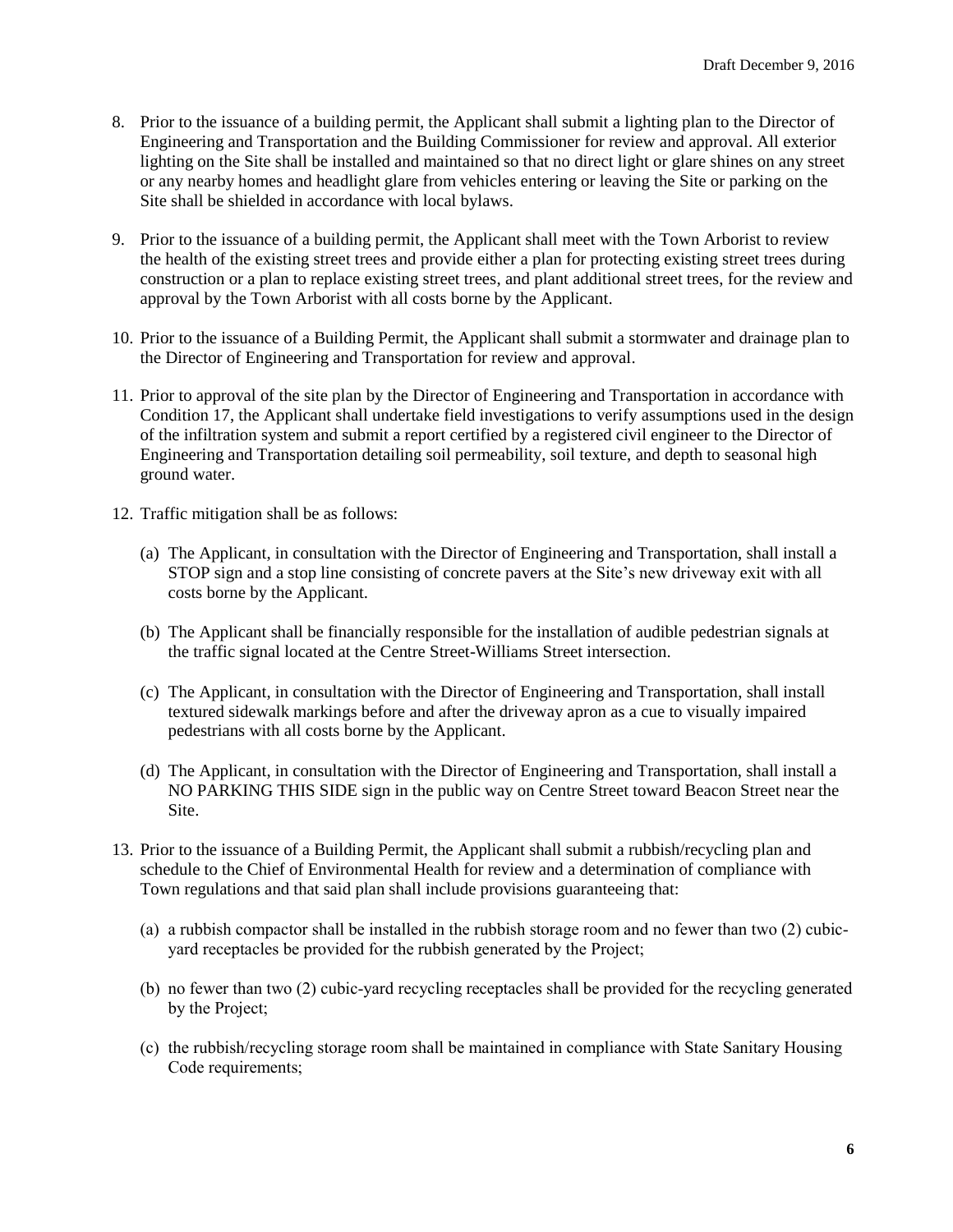- (d) the rubbish/recycling storage room shall be sized to accommodate no fewer than four (4) cubic-yard receptacles;
- (e) noise-reducing sheet rock (i.e. quiet rock) or similar material shall be installed if a dwelling unit is located above the rubbish storage room to reduce noise impact;
- (f) the Applicant shall inform the Public Health Department when the Project is ninety (90) percent occupied so that the Chief of Environmental Health may review and approve the preliminary rubbish/recycling plan for compliance;
- (g) all rubbish generated by Project shall disposed of twice weekly by a private waste management service contracted by the Applicant in compliance with all applicable regulations;
- (h) all recycling generated by Project shall disposed of twice weekly by a private waste management service contracted by the Applicant in compliance with all applicable regulations;
- (i) the schedule for the Applicant's rubbish and recycling pick-up demonstrating compliance with Town bylaws;
- (j) rubbish and recycling receptacles shall not be stored in the public way at any time;
- (k) rubbish and recycling receptacles shall not be stored in the front yard from 8:00 AM to 11 PM on weekdays and weekends.
- 14. Plantings within five feet of the either side of the driveway and within the first six feet of the front shall be no higher than three (3) feet for optimal driver visibility.
- 15. All noise producing equipment installed on the roof of the Project or outside of the Project's building footprint must be located to prevent nuisance conditions to residential abutters and be installed to comply with Town noise by-law requirements. Each rooftop condenser unit shall be blanketed to mitigate noise impact.
- 16. Prior to the issuance of a Building Permit, the Applicant shall submit a construction management plan to the Building Commissioner and the Director of Engineering and Transportation for review and approval.
- 17. Prior to the issuance of a building permit, for each building or portion thereof, the Applicant shall comply with the Public Works Department's Site Plan Review Checklist and with the Building Department's Certificate of Occupancy Process. Prior to the issuance of the final Certificate of Occupancy for the Project, the Applicant's registered architect and professional engineer shall certify in writing to the Building Commissioner that the Project complies with the Site Plans and the Architectural Plans, including the modifications required by this Decision.
- *18.* Prior to Commencement of Construction, the Applicant shall provide the Director of Engineering and Transportation with plans showing that no erosion from the Site will cause deposition of soil or sediment upon adjacent properties or public ways. For purposes of this Decision "Commencement of Construction" shall mean *that the Applicant has begun clearing and grubbing (removal of stumps and topsoil). DAN to provide new definition pertinent to site.*
- 19. Prior to Commencement of Construction, the Applicant shall conduct a pre-construction survey of the above and below grade structures among properties sharing a lot line with the Site. Any damage to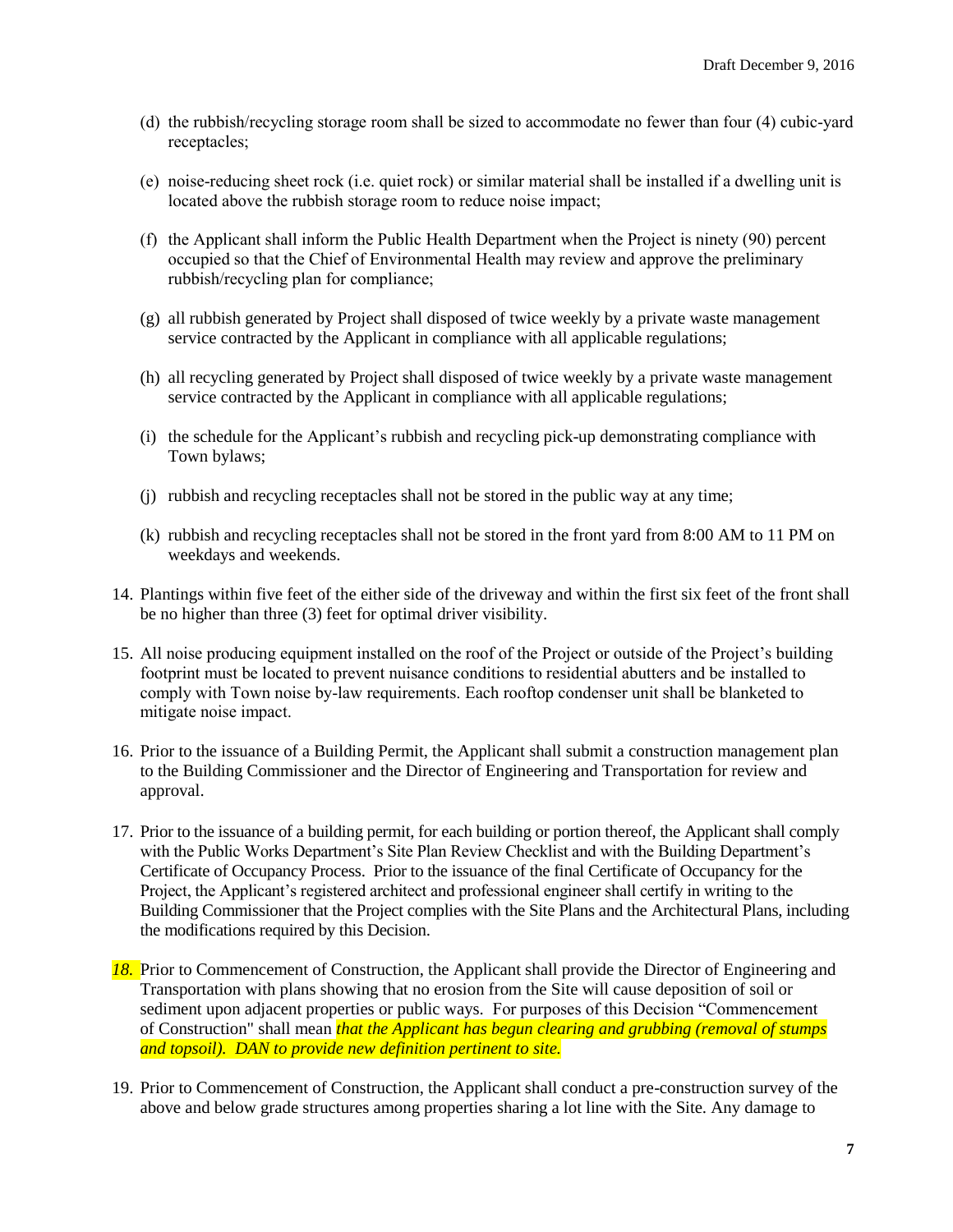structures within this area due to construction of the Project shall be the financial responsibility of the Applicant to repair.

- 20. There shall be no blasting during construction at the Site.
- 21. Prior to the issuance of the Certificate of Occupancy, the Applicant shall submit as-built plans certified by a registered architect to the Building Commissioner to determine conformance with the approved plans and the Conditions of the Decision.
- 22. During construction and initial leasing, the Applicant may post on Site no more than one (1) temporary sign for the Project, no greater than twenty square feet (20 sf), with the design and location subject to review and approval by the Assistant Director for Regulatory Planning.
- 23. After the issuance of the final Certificate of Occupancy, before the Applicant replaces or changes any exterior materials the Applicant shall submit plans showing replacement materials, colors, and window profiles for the review and approval of the Planning Board, if they are other than those indicated on the plans listed under Conditions 5 and 7.

# Housing

- 24. As a condition of any approval hereunder, at least 20% of the units shall be and shall remain affordable and shall be marketed to eligible households whose annual income may not exceed 50% of area median income ("AMI"), adjusted for household size, as determined by the United States Department of Housing and Urban Development (the "Affordable Units"); and subject to approval by the Subsidizing Agency, as defined in 760 CMR 56.02, as the project administrator, the Affordable Units and the remaining units shall be eligible to be included in the Town's SHI.
- 25. The Affordable Units shall be dispersed throughout the Project and shall have the same bedroom "ratio" or "mix" as the other units in the Project. The specific units in the Project designated as the Affordable Units may change from time to time, provided that there shall be no fewer than eight (8) units in the Project which are Affordable Units.
- 26. Affordable Units shall:
	- a. Be evenly dispersed throughout the project
	- b. Be indistinguishable from the market rate units in external appearance
	- c. Have the same interior finishes as the market rate units
	- d. Contain the same square footage as the average size of the Project's market rate units containing the same number of bedrooms
- 27. All leases for the units in the Project shall include language stating that tenants may not use living rooms or dining rooms as bedrooms. Lease and occupancy agreements shall be for a term of not less than six (6) months. Nightly rentals shall not be permitted.
- 28. Floor plans for the affordable units which differ from those of the market rate units will not be approved without the recommendation of the Director of Community Development with input from the Housing Advisory Board.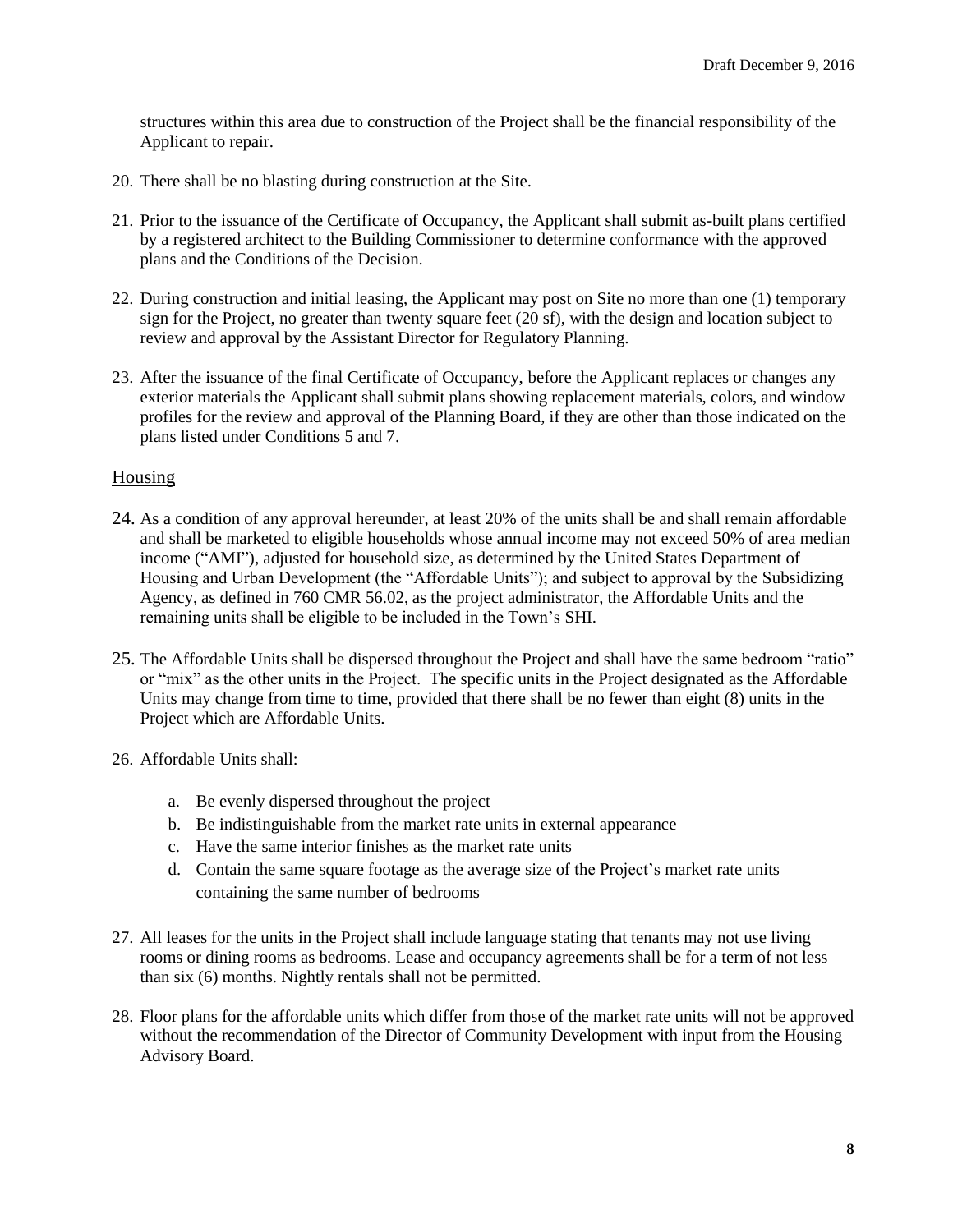- 29. Local Preference: The Applicant shall work with the Director of Community Development to request that no less than 70% of the affordable units be awarded to households with local preference during the initial lottery, defined as a household with member who (a) lives or works in Brookline; (b) is employed by the Town or the Brookline Housing Authority; or (c) has at least one child enrolled in the Brookline public school system.
- 30. The Director of Community Development must review the affirmative marketing plan for the Affordable Units before it is submitted to the Subsidizing Agency for final approval. The Director of Community Development will work with the Applicant to market the Affordable Units, specifically identifying appropriate local outreach venues.
- 31. For the period in which the project is being monitored by the Subsidizing Agency, upon the Town's request, the owner shall share all monitoring reports with the Director of Community Development including annual rent increases and information verifying income eligibility for affordable units.
- 32. Eight (8) units in the Project shall in perpetuity be Affordable Units. After the Subsidizing Agency has given written notice to the Town, as set forth in 760 CMR 56.05(13), that the Subsidy, as defined in 760 CMR 56.02, will expire and prior to the expiration of the Subsidy, the Applicant shall enter into a Permanent Restriction/Regulatory Agreement with the Town (the "Town Regulatory Agreement"), which the Applicant shall record with the Norfolk County Registry of Deeds. The Town Regulatory Agreement shall require that (i) the Project shall remain a rental project in perpetuity, (ii) there shall be two Affordable Units in perpetuity as set forth in Condition 24, (iii) all of the units shall be eligible for inclusion in the SHI in perpetuity. An outline of the terms of the Town Regulatory Agreement is attached as Exhibit 2.
- 33. When the Town Regulatory Agreement takes effect, the affordability requirements set forth in this Decision shall be monitored and enforceable by the Town. From and after such time as the Town becomes responsible for monitoring the affordability requirements, the Applicant shall provide the Town with a reasonable fee to cover the costs of such monitoring and enforcement.
- 34. Subject to the requirements of the Subsidizing Agency to monitor and enforce the provisions of the Subsidizing Agency Agreements (as defined in Exhibit 2, Terms to Be Included in Replacement Town Regulatory Agreement) relative to limited dividends from the Project during the Subsidy Period (as defined in Exhibit 2, Terms to Be Included in Replacement Town Regulatory Agreement), the Applicant shall provide a copy to the Board of Selectmen of any and all certifications, statements, reports, appraisals, and notices, including but not limited to requests by Applicant to the Subsidizing Agency to revalue Applicant's equity in the Project, made by Applicant to the Subsidizing Agency relative to the Applicant's compliance with the limited dividend provisions in the Subsidizing Agency Agreements (e.g. all statements required to be submitted to the Subsidizing Agency as set forth in the Subsidizing Agency's regulatory agreement), contemporaneous with the Applicant's delivery of such documents to the Subsidizing Agency. The Applicant shall be bound by all terms contained in the Subsidizing Agency Agreements, including the terms pertaining to limited dividends and the use of development revenues.
- 35. The Town will not issue a building permit for the Project without review of final plans by the Director of Community Development and final approval from the Subsidizing Agency.
- *36.* No more than ten (10) certificates of occupancy shall be issued by the Building Commissioner for units designated for rent at fair market rents (the "Market Rate Units") until at least one (1) certificate of occupancy is issued for an Affordable Unit. No more than twenty (20) certificates of occupancy for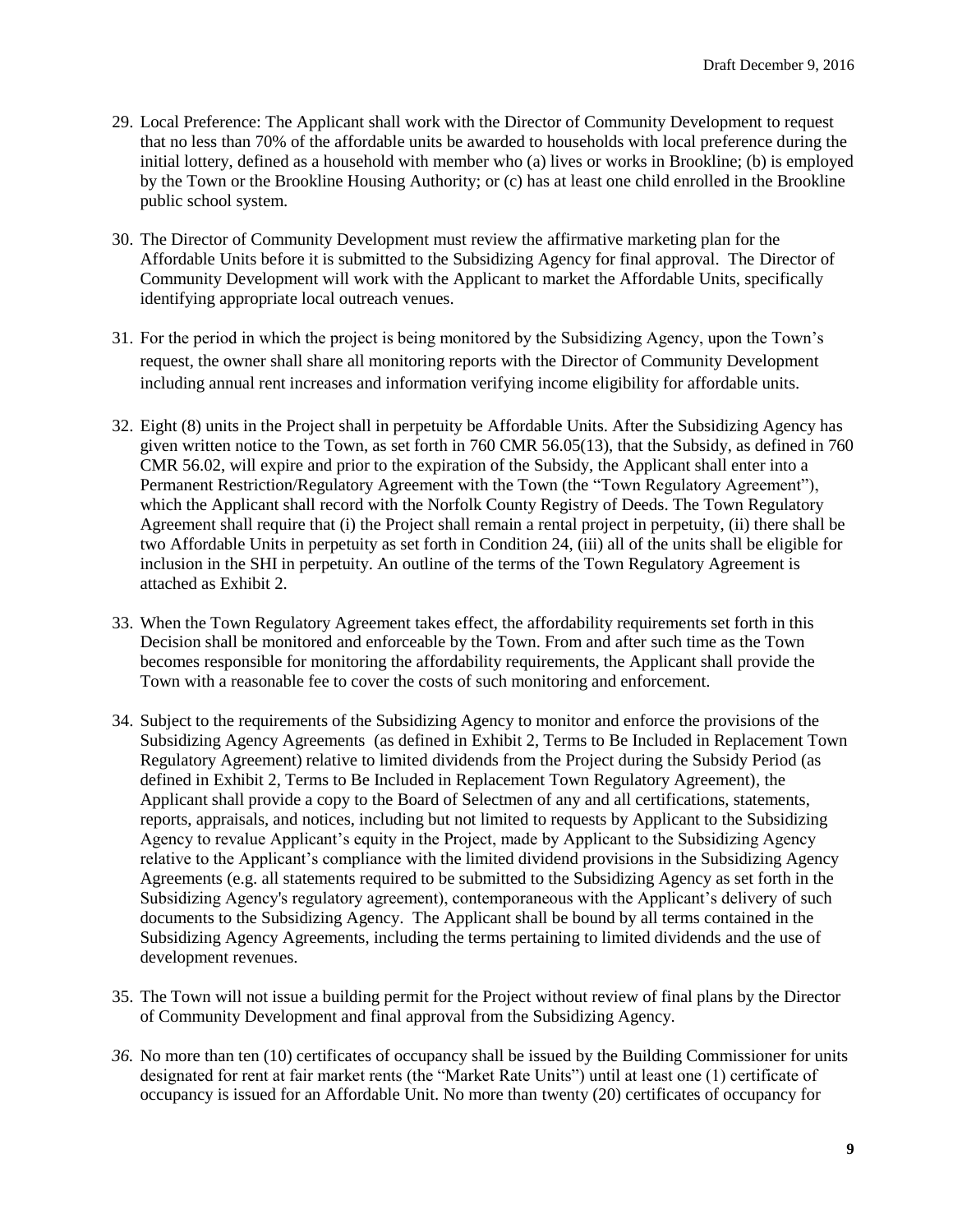market-rate units shall be issued until at least two (2) occupancy permits for Affordable Units are issued. *DAN*

### Fire Safety

- 37. Prior to the issuance of a building permit, the Fire Chief or his designee shall review and approve the final site plan, including without limitation, to ensure that fences and landscaping do not impede firefighter access to the lower windows in both buildings.
- 38. Prior to the application for a Building Permit, the Applicant shall certify in writing to the Fire Chief and the Building Commissioner that (a) all buildings have enhanced NFPA-13 designed sprinkler systems and (b) the building in the Project have direct alarm notification to the Fire Department designed in accordance with the latest version of Building and Fire codes.

### Infrastructure

- 39. The following portions of the Project shall be and shall remain forever private and the Town shall not have, now or ever, any legal responsibility for their operation, maintenance, repair, or replacement:
	- (a) The on-site stormwater management system;
	- (b) All sewer, stormwater and water connection, lines and equipment required, from the public way to the buildings;
	- (c) All site utilities including domestic water, fire protection, gas if applicable, electric, telephone, and cable system.
- 40. The Applicant shall operate and maintain all of the foregoing in Condition 39 in good working condition and repair at all times at its sole cost.
- 41. Prior to issuance of a Building Permit, all water, stormwater and sewage facility designs shall be subject to review and approval by the Director of Engineering and Transportation.

#### Pre-Building Permit Review

- 42. Prior to issuance of a Building Permit, the Applicant shall demonstrate to the satisfaction of the Building Commissioner that:
	- (a) Final site plans and architectural plans have been reviewed by the Assistant Director for Regulatory Planning in accordance with Conditions 5 and 7, as well as Condition 19, if applicable.
	- (b) The Director of Engineering and Transportation has reviewed the final site plans in accordance Condition 17, the final stormwater management plans in accordance with Condition 10, the water, stormwater and sewage facility designs in accordance with Condition 41, the erosion control plans in accordance with Condition 18 and the pavement surfaces in accordance with Condition 48 and all other items requiring review by the Director of Engineering and Transportation as listed in these Conditions.
	- (c) It has paid all fees and funded all improvements required pursuant to Condition 12 and, if applicable, Condition 9.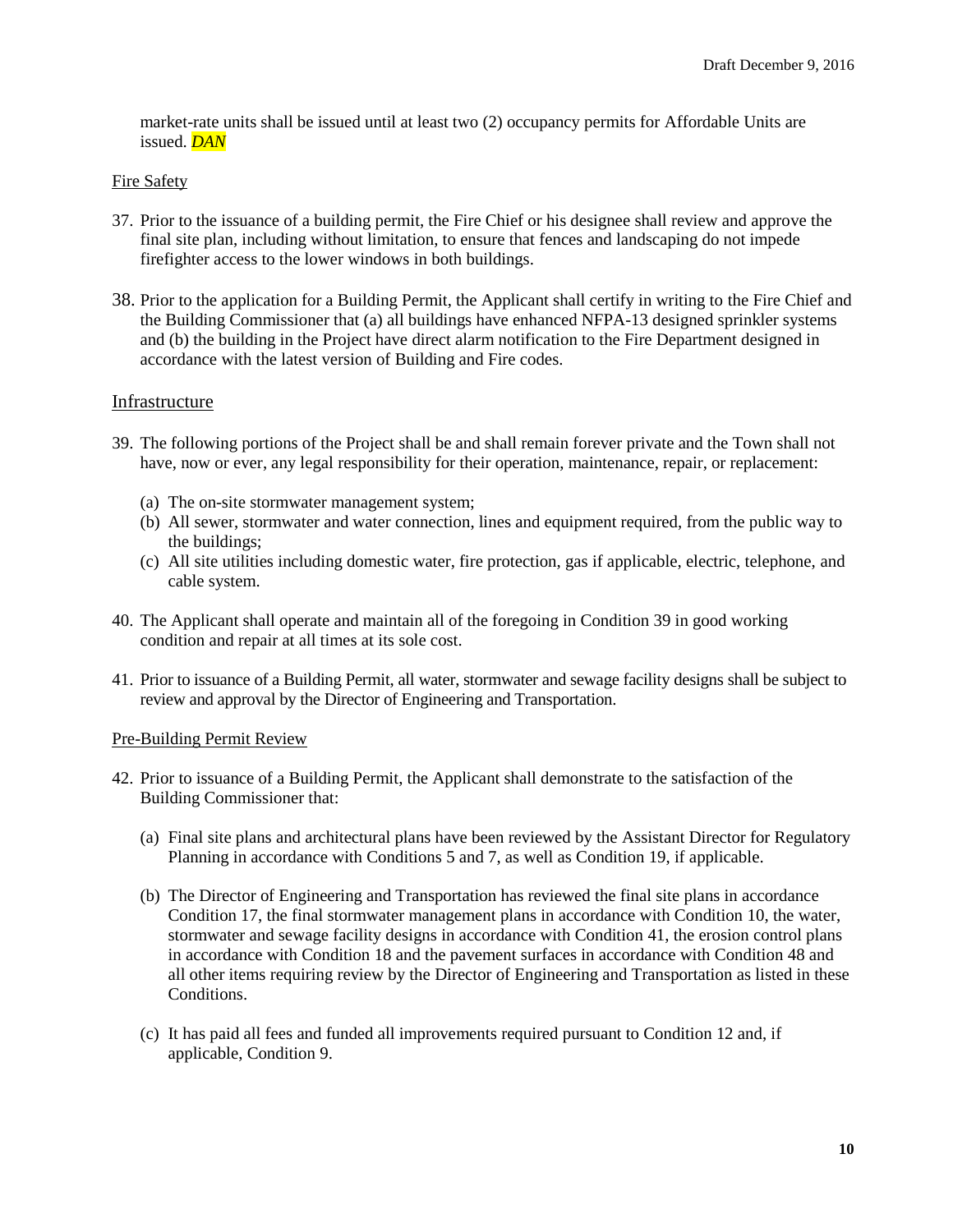- (d) It has initiated and participated in a pre-construction meeting to discuss the proposed construction schedule with its contractor and the Town, including but not limited to the Building Commissioner, Director of Engineering and Transportation and the Fire Chief.
- (e) All required local, state and federal approvals and permits have been obtained and it has obtained Final Approval from the Subsidizing Agency as provided in 760 CMR  $56.05(8)(c)(2)$  and (3).
- (f) The Building Commissioner has approved the Construction Management Plan (Condition 16).
- (g) The Chief of Environmental Health has reviewed the rubbish/recycling plan in accordance with Condition 13.
- (h) The Subsidizing Agency has granted the Subsidy as provided in 760 CMR 56.05(8)(c)(1).
- (i) The Director of Community Development has reviewed the final plans in accordance with Condition 35.
- (j) The Fire Chief or his designee has reviewed and approved the final site plan in accordance with Condition 37.
- (k) The Town Arborist has reviewed a plan to protect or replace existing street trees and add new street trees in accordance with Condition 9.

#### Construction

- 43. During construction, the Applicant shall conform with all local, state, and federal laws regarding air quality, noise, vibration, dust, and blocking of any roads. The Applicant shall at all times use reasonable means to minimize inconvenience to residents in the general area. The Applicant shall provide the Police Department with the name and 24-hour telephone number for the project manager responsible for construction. The hours for operation of construction equipment, deliveries and personnel are limited to: Monday through Friday (excluding Federal and State holidays) from 7:00 am to 5:00 pm; and Saturday from 8:30 am to 5:00 pm. Any noise or traffic complaints during these hours will be investigated by the appropriate Town agencies and departments.
- 44. Prior to Commencement of Construction and subject to approval by the Building Commissioner, the Applicant shall provide a Construction Management Plan that shall include but not be limited to: designation of truck routes (the condition of pavement surfaces of such routes before and after construction to be documented); a survey of existing trees on the Site and the public way and measures to ensure tree protection during construction; limit of work areas; where construction vehicles, materials and equipment will be stored; parking hours and locations for construction workers' vehicles; location of portable toilets; rodent and insect control plan; dust/airborne particle control; security fencing; trash areas; construction trailer locations; the timetable for excavation and overall earthwork operation; and the number of necessary truck trips.
- 45. The Applicant shall make all commercially reasonable efforts to ensure that the entire construction period from Commencement of Construction to the date of issuance of the final Certificate of Occupancy shall be no more than thirty (30) months subject to causes beyond the Applicant's reasonable control. Applicant may seek an extension of the foregoing requirement pursuant to 760 CMR 56.05(11).
- 46. The Applicant shall keep in optimum working order any and all construction equipment that makes sounds.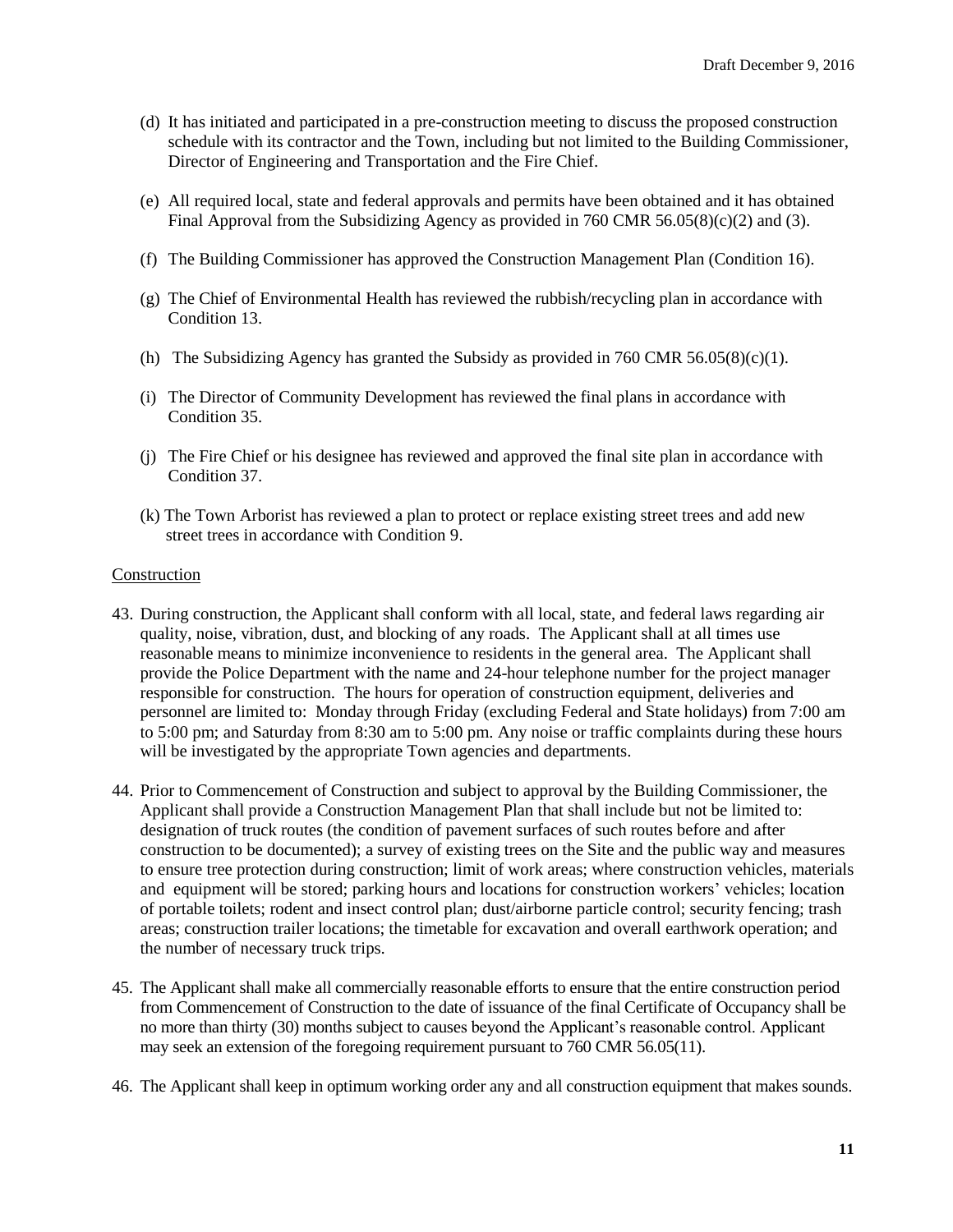- 47. Upon the request of the Director of Engineering and Transportation and the Building Commissioner, the Applicant shall provide written reports during construction outlining the status of the Project.
- 48. Prior to Commencement of Construction, the Applicant shall provide the Director of Engineering and Transportation with a report and photographs of the condition of pavement surfaces along truck routes before Construction Commencement and then again prior to issuance of a Certificate of Occupancy to ensure construction traffic does not adversely affect the pavement.

# General

- 49. The provisions of this Comprehensive Permit shall be binding upon the heirs, successors and assigns of the Applicant and the obligations shall run with the land.
- 50. Any reference to Town staff shall be read to include a designee (either other staff members or a consultant) of that person.
- 51. If any part of this Decision is for any reason held invalid or unenforceable, such invalidity or unenforceability shall not affect the validity of any other portion of this Decision.
- 52. Upon execution by the members of the Board, the Clerk of the Board is directed to file this Decision with the Town Clerk and send a copy to the Applicant by certified mail, return receipt requested.
- 53. Any person aggrieved by this Decision may appeal pursuant to M.G.L. c.40B, Sec. 21.
- 54. This Comprehensive Permit shall expire if construction is not commenced within three (3) years from the date this Decision becomes final as provided in 760 CMR 56.05(12)(c), subject to the tolling provisions of 760 CMR 56.05(12)(c). For purposes of this paragraph only, commencement of construction is defined as the construction of the foundation of at least one of the Project's buildings. The Applicant may apply to the Board for extensions of this Comprehensive Permit in accordance with 760 CMR 56.05(12)(c).
- 55. If the Applicant revises any of the Plans, it shall present the revised plans to the Board in accordance with 760 CMR 56.05(11).
- 56. This Comprehensive Permit may be transferred by the Applicant only upon compliance with the requirements of 760 CMR 56.05(12)(b).
- 57. All utilities shall be underground.
- 58. Applicant shall pay for the Town's cost of police and fire details for the Project, in accordance with the Town's standard practices.
- 59. All Conditions in this Decision are to be interpreted and enforced to the extent permitted by M.G.L. c.40B and the Regulations.
- 60. Prior to thirty (30) days subsequent to the end of all applicable appeal periods, the Applicant shall record this Decision in the Norfolk County Registry of Deeds and shall provide the Board and the Building Commissioner with a copy of this Decision endorsed with the applicable recording information.